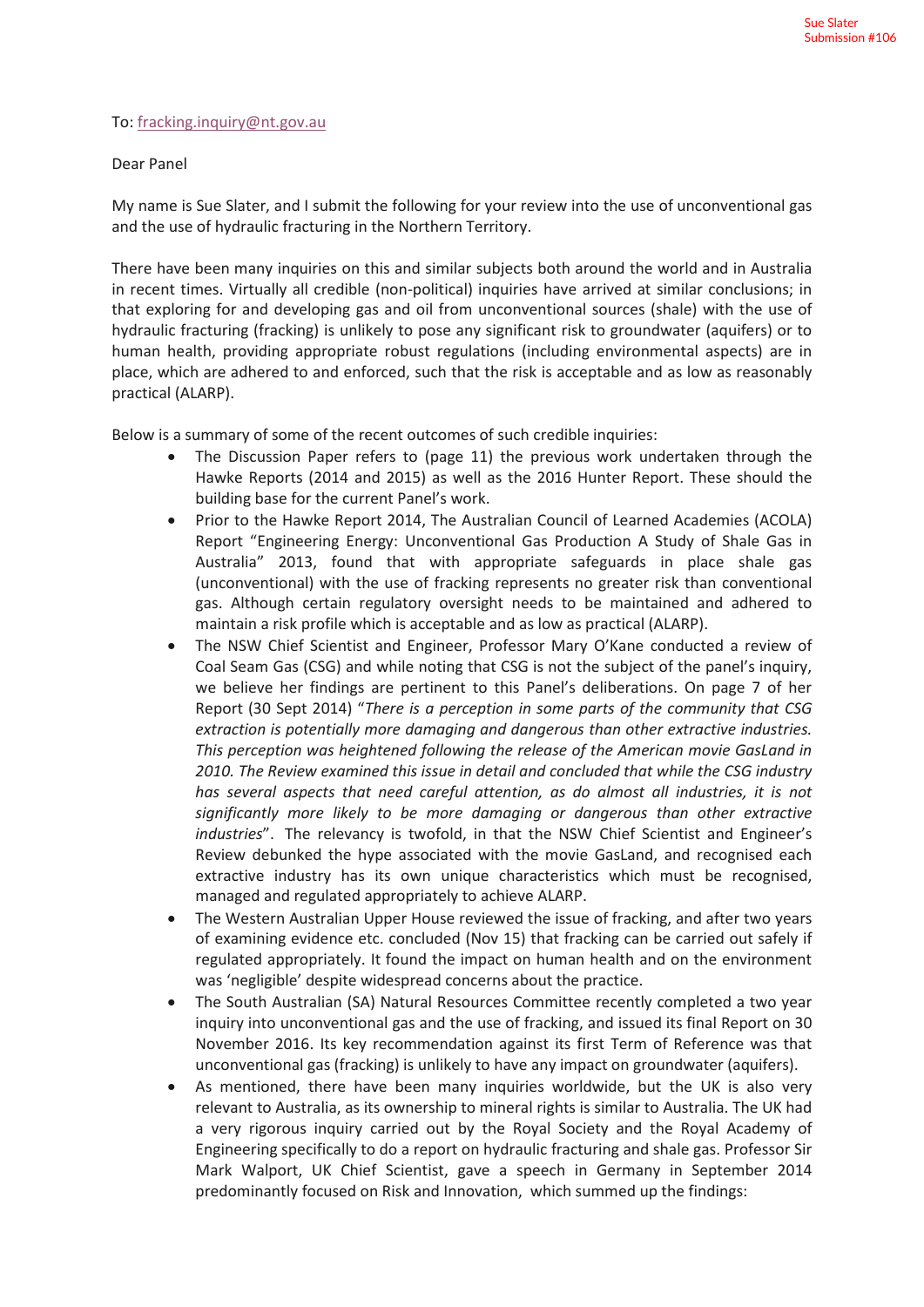"There are really three science and engineering concerns about hydraulic fracturing (fracking). The first of these is: will it cause earth tremors? The second is: will you get contamination of the water table? And the third is: will there be fugitive release of the methane gas? (In other words if you leak all the gas then you lose the advantage of it as a fossil fuel). And what the science and the engineering tells you is that this is a drilling technology and no drilling technology is completely risk-free. But if it is done well, if it is engineered well, if it is governed well, then it is as safe as any other form of drilling, recognising that there is no 'free lunch', there is nothing that is completely risk-free."

#### He went on to note:

"Those are the engineering concerns, and that's what the Royal Academy of Engineers' report said and actually multiple other reports have all essentially said the same thing. But the public or publics who are protesting, at least in some parts of the world, about fracking are coming at in from a different angle. They're coming at it from the values angle and from the 'my pain, your gain' angle. And so there's a group that dislike fracking because they dislike fossil fuels, there's another group that dislike fracking because they actually just don't like big companies, and then there's a third group who just don't want the inconvenience of having something industrial happening in their back yard." The referenced speech can be found here http://bit.ly/1CVyur7

In line with the UK Inquiry and the recommended outcomes, the UK Infrastructure Bill 2014-15, was passed through the UK Parliament, and it, which among other things will permit fracking below 300 meters in the UK.

It is on this basis that I urge the Panel to adopt a factual and evidence-based approach toward assessing the potential risks regarding the exploration for and the development of unconventional gas and oil, and the use of hydraulic fracturing to enhance its production, providing at all times, there is a robust regulatory regime which through strong enforcement enables the risk to be reduced to be ALARP. In the current domestic gas climate governments should be promoting exploration for gas, not putting additional roadblocks in the way of an already robustly governed industry.

I have also attached an issue of a monthly newsletter that I prepare "Tenure Matters" from September 2015 (Issue 19) which discusses some of the previous hydraulic fraccing inquiries. It can be found online also at https://www.rlms.com.au/publication\_cat/publications/

Yours sincerely Sue Slater (BSc, Grad Dip Bus Admin, PESA Distinguished Member)

Juestate

Contact details:

References:

- Royal Society report on fraccing in the UK: Independent report by the Royal Society and Institute of Engineers in the UK re shale gas production and fraccing. http://royalsociety.org/policy/projects/shale-gas-extraction/report/
- Australian Council of Learned Academies (ACOLA) "Engineering Energy: Unconventional Gas Production A Study  $\bullet$ of Shale Gas in Australia" Final Report. http://www.appea.com.au/wp-content/uploads/2013/07/ACOLA-Final-Report-Engineering-Energy-June-2013.pdf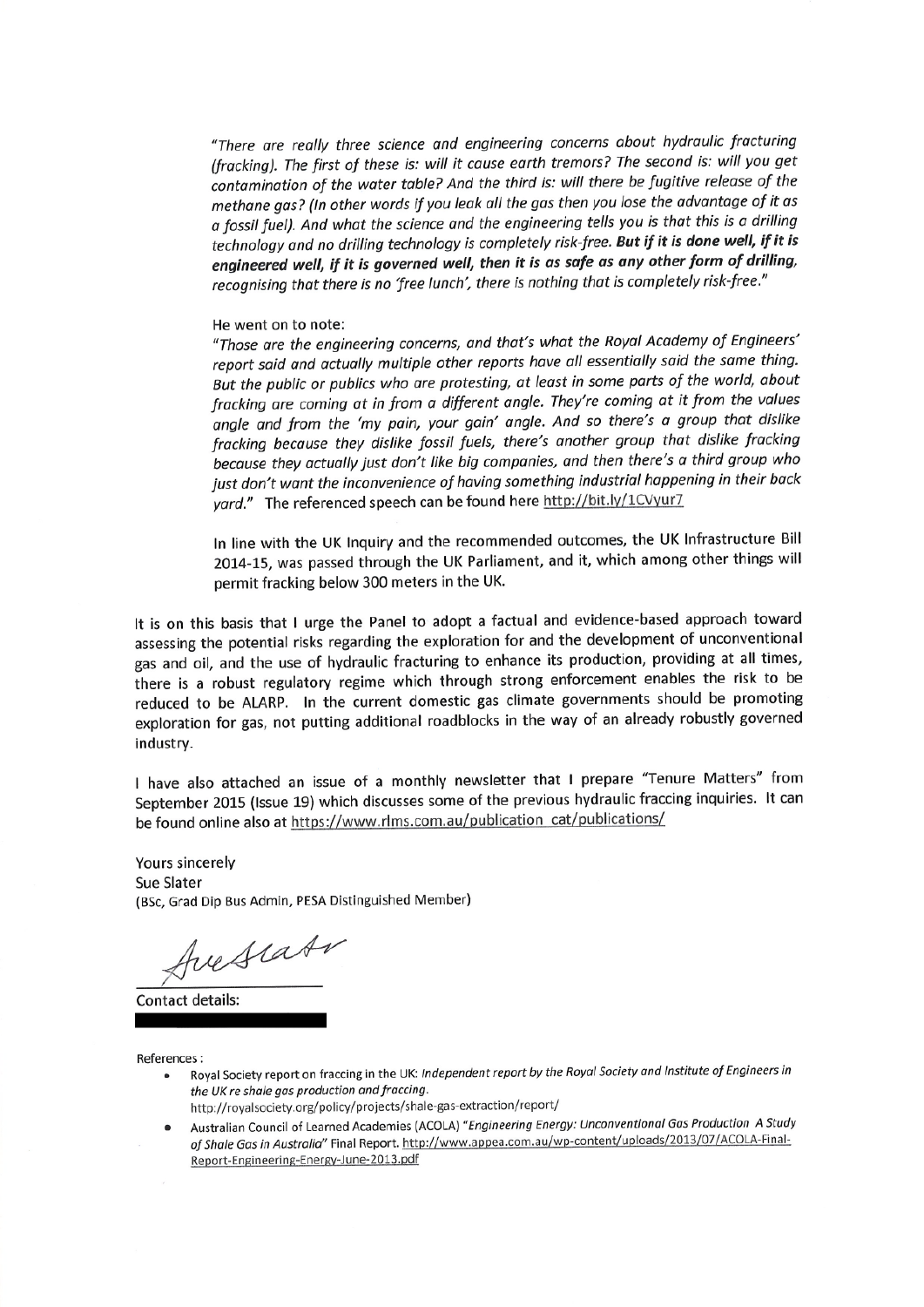

### **Tenure Matters**



*A column by Sue Slater, Senior Advisor Petroleum, RLMS*

### Issue No. 19

Welcome back. This month the topic for discussion is hydraulic fracturing. Whilst some of the angst seems to have cooled down at least here in Queensland, it is certainly not the case across the other States. Indeed, despite an impressive number of reviews and studies, which generally come to similar conclusions – basically if the process is regulated appropriately the activity can be safely carried out – the issue refuses to die. If you 'google' hydraulic fracturing one of the first, if not the first, result is www.dangersoffracking.com – which has a pretty nifty engaging graphic about what goes in and out of hydraulic fracturing. It is easy to see why people not associated with the industry believe this is a dangerous, unregulated and uncontrolled activity. The fact that is has been occurring for a long time without incident here in Queensland, and is, in fact, probably one of the most regulated activities the sector carries out, is not acknowledged by the "anti-fraccing" groups.

Those of us with reasonable memories will recall the period of time around 2010 when it was virtually impossible to get an Environmental Authority approved, at least for exploration, if hydraulic fracturing was included as part of the proposed work program. Notwithstanding decades of hydraulic fracturing in the conventional petroleum space that barely raised an eyebrow, this activity somehow became the harbinger of all sorts of dire consequences to the environment. GasLands the movie, which was released in Australia in November 2010, certainly helped bring the activity into the general population – many of whom would never have heard of the practice before.

The main areas of concern are:

- 1. The chemicals that are injected with the water
- 2. The creation of fractures that may interconnect aquifers and cause contamination of groundwater sources
- 3. The disposal of fraccing fluid and associated waste on the surface
- 4. The impact of water usage for fraccing purposes, and more generally
- 5. Issues associated with potential increased size of a well pad, additional road use, noise etc. from additional trucks and activities on a well site.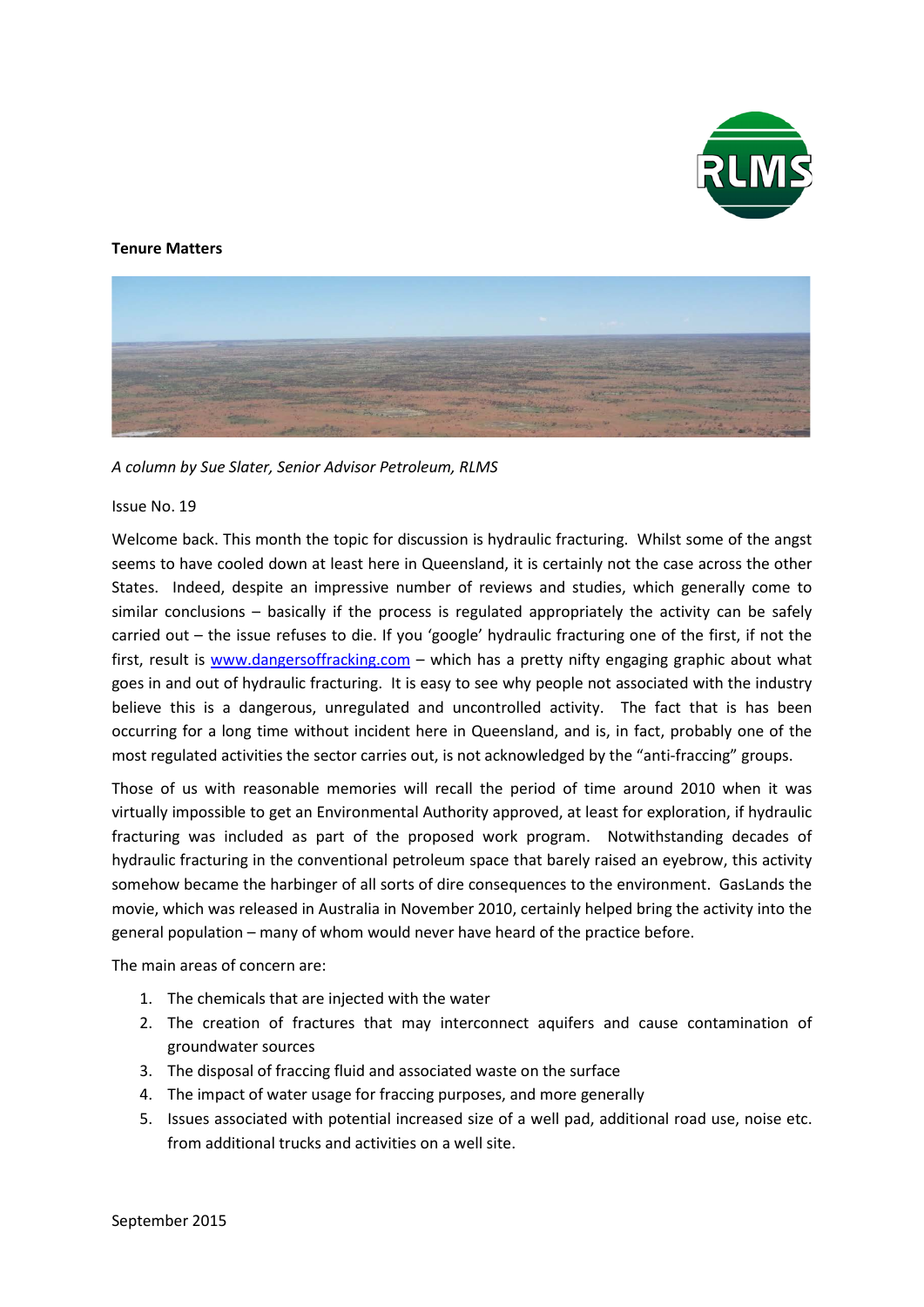Measures have been taken around each of these<sup>1</sup>, including among other measures, a listing of all chemicals used in fraccing, requirement for 150% of fracc flowback to ensure that all the fluid used in the fracc has been removed from the well, requirements for baseline assessments and ongoing monitoring, risk assessment and so on.

During 2010, we saw the banning of BTEX under the *Environmental Protection Act 1994*, a move made apparently without adequately understanding its pervasive present in our subsurface basins (*Natural Resources and Other Legislation Amendment Act (No. 2) 2010*). Subsequent amendments ensure that this is a standard condition imposed on the environmental authority for a relevant resource activity. The prescribed maximum amounts are stipulated in the *Environmental Protection Regulation 2008,* section 81B.

Early 2011, we also saw some (comparatively) swift additions to the *Petroleum & Gas (Production & Safety) Regulation 2004* to introduce a requirement to notify of the intention to commence hydraulic fracturing activity (regulation 35), to notify of its completion (regulation 35A), and subsequently to submit a report (regulation 46A). The notices were both required to be given to the relevant landowner. Interestingly the notices do not require that the formation or depth of the intended fraccing to be stated, which seems a strange omission, since it could be expected that landowners would be quite interested in this piece of information. The report, however, certainly requires that information.

With the introduction of the *Environmental Protection (Greentape Reduction) and Other Legislation Amendment Act 2012* some progress was made when the Standard Conditions for Petroleum Exploration were negotiated.

An Environmental Authority for petroleum exploration issued in 2011 for example, had a common inclusion "*Stimulation activities are not permitted*." The current standard conditions for petroleum exploration now state:

|                                                                                                                 | <b>Stimulation</b>                                                                                                                                                                                                                                              |
|-----------------------------------------------------------------------------------------------------------------|-----------------------------------------------------------------------------------------------------------------------------------------------------------------------------------------------------------------------------------------------------------------|
|                                                                                                                 | PESCC 35.                                                                                                                                                                                                                                                       |
|                                                                                                                 | The petroleum activities must not involve well stimulation activities at a well located within 2 kilometres<br>laterally of a landholder's active groundwater bore and sourced from a formation within 200 metres<br>vertically of the stimulation impact zone. |
|                                                                                                                 | PESCC 36.                                                                                                                                                                                                                                                       |
|                                                                                                                 | Prior to undertaking well stimulation activities, written stimulation management procedures must be<br>developed.                                                                                                                                               |
| <b>Explanatory note:</b> The stimulation management procedures may incorporate other documents by<br>reference. |                                                                                                                                                                                                                                                                 |
|                                                                                                                 | PESCC 37.                                                                                                                                                                                                                                                       |
| Stimulation activities must not result in:                                                                      |                                                                                                                                                                                                                                                                 |
| (a)                                                                                                             | negative impacts to groundwater quality beyond the stimulation impact zone; or                                                                                                                                                                                  |
| (b)                                                                                                             | negative impacts to water quality in landholder's active groundwater bore(s) which tap into the target<br>formation; or                                                                                                                                         |
|                                                                                                                 | . The contract of the contract of the contract of the contract of the contract of the contract of the contract of the contract of the contract of the contract of the contract of the contract of the contract of the contrac                                   |

interconnectivity between the target formation and another aquifer. (c)

<sup>&</sup>lt;sup>1</sup> https://www.ehp.gld.gov.au/management/non-mining/fraccing.html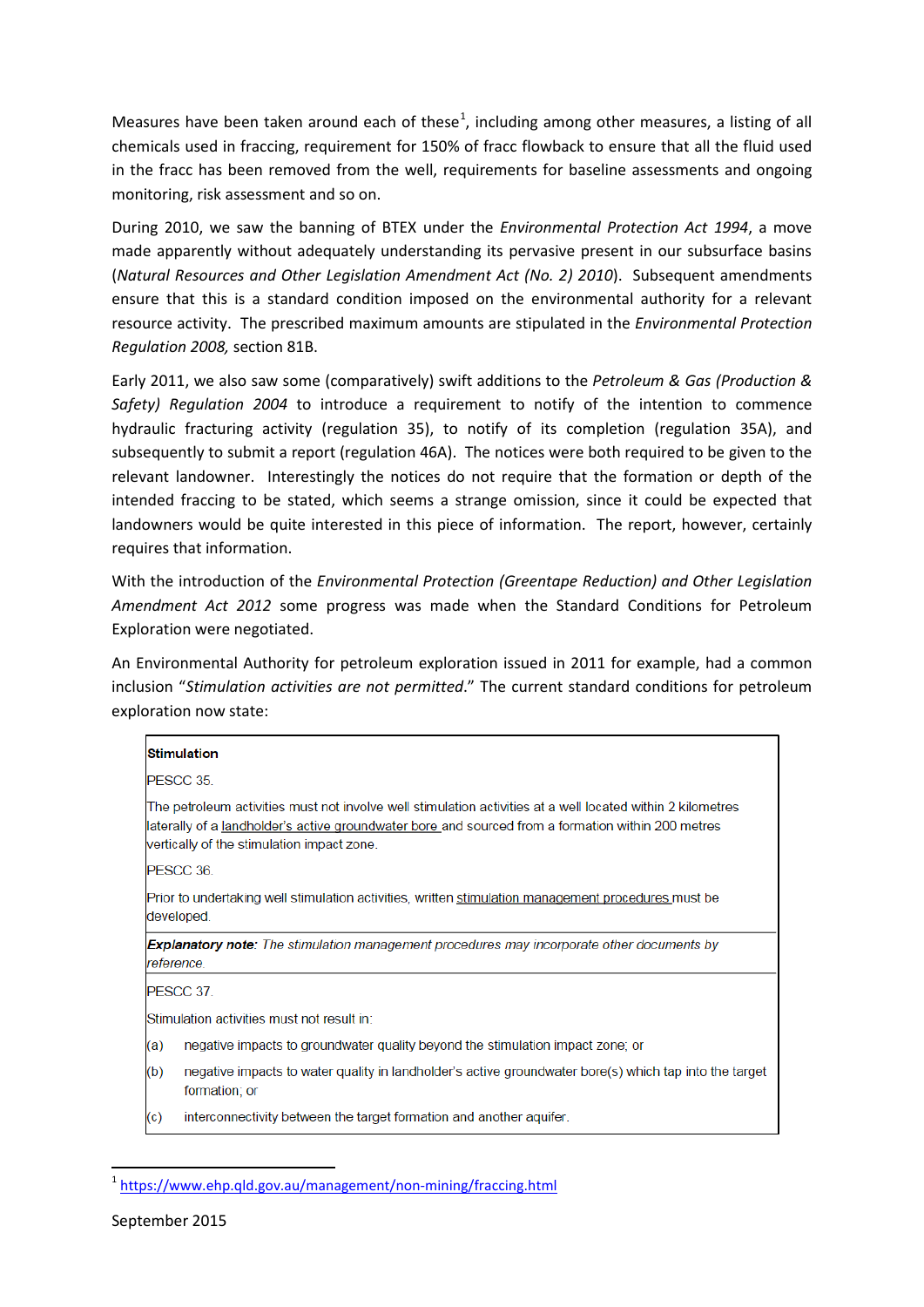This represented a significant improvement on the previous situation. And whilst the current framework here in Queensland may not yet be ideal in terms of efficiency, at least the activity has been able to proceed.

Queensland has not, however, been immune to the private members bill push, with the *Protection of Prime Agricultural Land & other Land from Coal Seam Gas Mining Bill 2013* being tabled on 7 June 2013, and failing on 20 March 2014. In the Explanatory Notes, the Bill's primary objective was to prohibit all "coal seam gas and exploration mining activities"<sup>2</sup> east of the Condamine River from Chinchilla to the New South Wales border and from the longitudinal line running from the Chinchilla Post Office to the coast.

Meanwhile, across the other States, coal seam gas and unconventional gas exploration in general, and hydraulic fracturing in particular, have been the subject of multiple reviews, studies, recommendations and protests. New South Wales in particular has been an active hunting ground.

## *New South Wales*

In December 2010, a moratorium on fraccing was put in place in New South Wales pending the completion of an independent review process into hydraulic fracturing and well design standards. The outcome was a new Code of Practice for Fracture stimulation activities<sup>3</sup> among other regulatory amendments and codes. By July 2011, New South Wales had in place a ban on the use of BTEX chemicals as additives during coal seam gas drilling, an extended fraccing moratorium until 31 December 2011, a regulation requiring a water access licence if extraction of more than 3ML per year is required, a ban on evaporation ponds for coal seam gas water, and new public consultation guidelines. An Agricultural Impact Statement would also be required if there was potential to affect agricultural resources or industries. These measures are broadly similar to those introduced by Queensland.

In 2012, the Green Party called for a moratorium on coal seam gas 'mining' following the spill at the Pilliga State Forest. This may<sup>4</sup> be the first private member's bill on the issue, but by no means was it to be the last. In the second reading, on 8 March 2012, The Hon. Scot MacDONALD said:

"*I speak against the Coal Seam Gas Moratorium Bill 2011, which ranks as one of the most facile, fearmongering and useless bills that I have had the fulsome pleasure to speak against in my 12 months in this place. It does not rely on the truth or the facts. The Government opposes the bill*".

The Bills have continued to come thick and fast. Like a water drip wearing down the stone, the relentless drip ultimately has an impact; and given the developments in New South Wales it seems that the Bills don't even have to be successful to cause a policy adjustment. Every bill tabled puts the issue back on the front page, allows the environmental lobby to have copious media coverage commenting and often results in another independent review, study etc. while a government buys some time.

The Chief Scientist & Engineer in New South Wales was directed in February 2013 to conduct yet another comprehensive review of CSG-related activities, focusing on the human health and

 $\overline{a}$ 

 $2$  As written, although tortuous language

 $\frac{3}{10}$  https://www.nsw.gov.au/sites/default/files/csg-fracturestimulation sd v01.pdf  $\frac{4}{10}$  Seems to be the first, but difficult to be certain.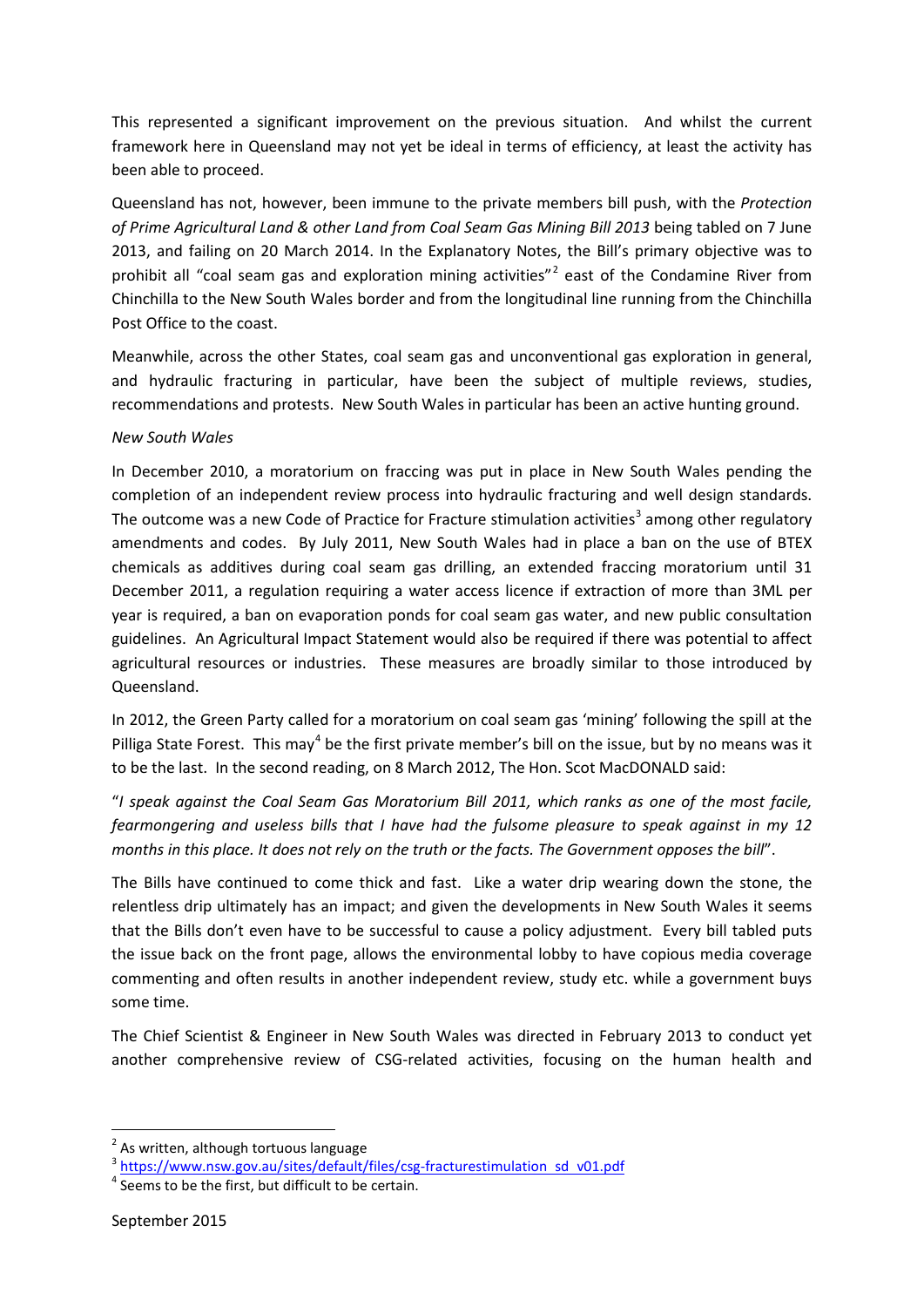environment impacts. The initial report was presented in July 2013, and the Final Report on 30 September 2014<sup>5</sup>.

More recently, the *Petroleum (Onshore) Amendment (Prohibit Coal Seam Gas) Bill 2015*, a private member's bill was introduced to New South Wales parliament in May 2015. The aim of this bill was to prohibit prospecting for, or the mining of, coal seam gas in New South Wales and to reintroduce the public interest as a ground for certain decisions relating to petroleum titles. This Bill was ultimately defeated.

New South Wales Labour continued with its push to ban CSG and unconventional exploration across large parts of the state with the introduction in September 2015 of the Private Member's Bill, *Coal Seam and Other Unconventional Gas Moratorium Bill 2015*. The Bill required a moratorium on all unconventional gas in New South Wales, and would create permanent no-go zones.

## *Northern Territory*

An anti-fraccing rally in the Northern Territory in September 2015 protested plans for drilling and fraccing by a number of companies, and called for a fraccing ban. This follows the release on 26 February 2015 of the Hawke Report "Report of the Inquiry into Hydraulic Fracturing in the Northern Territory" which found, amongst its six recommendations, there was no justification whatsoever for a moratorium on the "*controversial mining practice*"<sup>6</sup> . Dr Allan Hawke was appointed as the Commissioner of the Hydraulic Fracturing Inquiry in March 2014. The two key findings of this report are that the environmental risks associated with hydraulic fracturing can be managed effectively subject to the creation of a robust regulatory regime; and the substantive weight of agreed expert opinion leads the inquiry to find that there is no justification whatsoever for the imposition of a moratorium of hydraulic fracturing in the Northern Territory.

## *Victoria*

A hold on approvals for new CSG exploration licences and for hydraulic fraccing has been in place since August 2012, and was extended to May 2015. In December 2012, the Victorian Government established the Gas Market Taskforce, chaired by Hon. Peter Reith and industry representatives. The final report of that Taskforce was delivered in November 2013 (sometimes referred to as the Reith Report) which recommended the development of the unconventional gas industry in Victoria, but also recommended that the regulations for unconventional gas exploration and production be strengthened. A formal community consultation process on the report and issues surrounding onshore gas was conducted between April 2014 and July 2015. During the consultation the moratorium on hydraulic fracturing remained in place.

In September 2014, Victoria passed the *Resource Legislation Amendment (BTEX Prohibition and Other Matters) Act 2014*, which imposed a restriction on BTEX compounds in hydraulic fraccing activities.

In May 2015 the Victorian Government requested that issues related to the exploration, extraction, production and rehabilitation of onshore unconventional gas be reviewed.<sup>7</sup> <sup>8</sup>While the review was underway, a moratorium on new exploration licences, hydraulic fracturing and exploration drilling

 $\frac{1}{2} \frac{http://www.chiefscientist.nsw.gov.au/reports/coal-seam-gas-review}{http://www.abc.net.au/news/2015-02-26/hydroulic-fracking-gets-go-ahead-in-nt/6266772} \times \frac{http://www.abc.net.au/news/2015-02-26/hydroulic-fracking-gets-go-ahead-in-nt/6266772} \times \frac{http://onshoregas.vic.gov.au/regulation/current-status-and-allowable-activities}{\frac{1}{2} \cdot \text{The report was subsequently tabled in the Victoria parliament in December 2015}.}$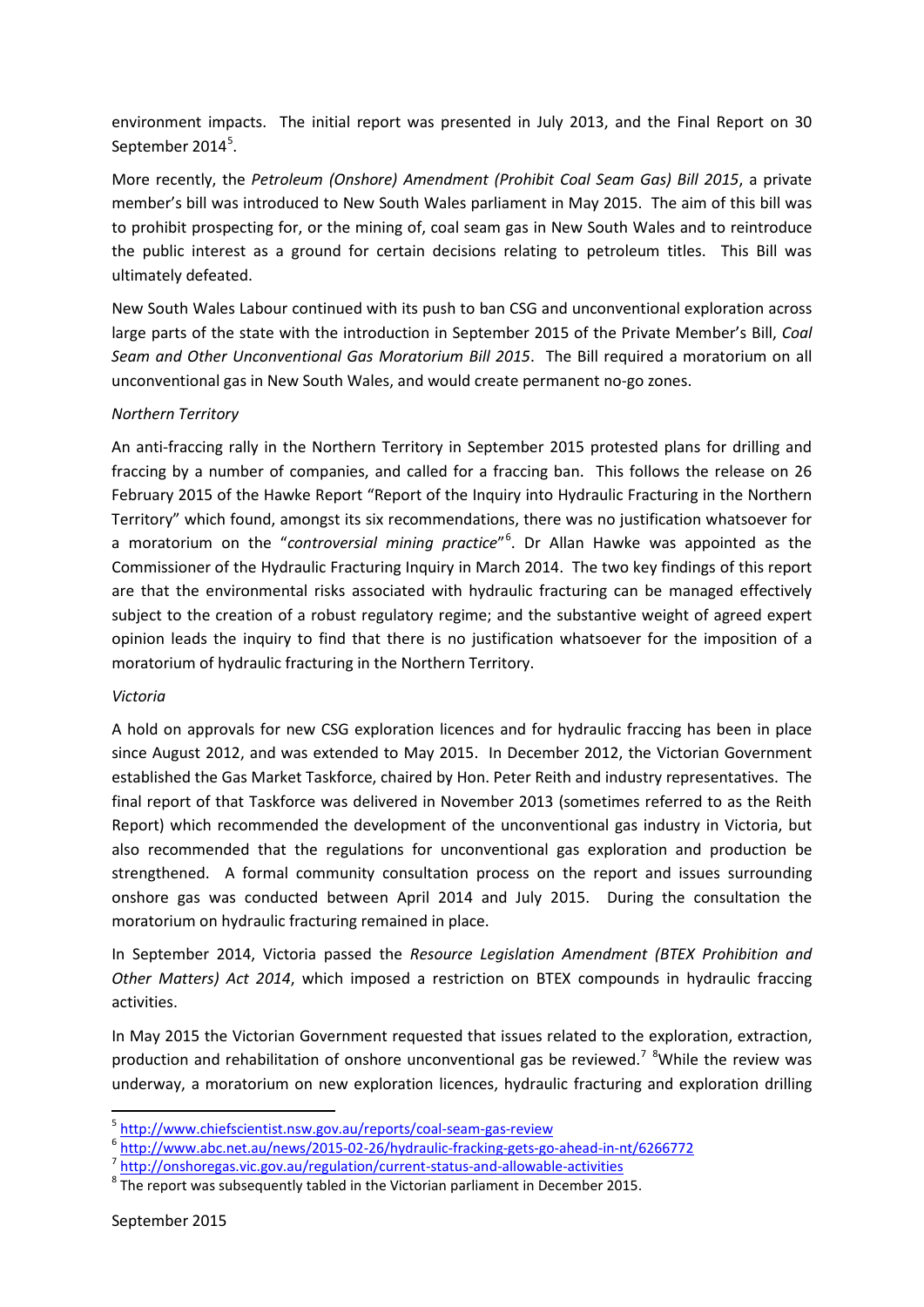has remained in place. The interim report of the Environment and Planning Committee, chaired by Hon. David Davis, was presented in September 2015<sup>9</sup>.

## *Tasmania*

Tasmania has had a moratorium in place on hydraulic fracturing since 2014, initially for a one year period, but extended in February 2015 for 5 years, until March 2020. A review of hydraulic fracturing was completed in 2015.

# *Western Australia*

In August 2013, the Environment and Public Affairs Committee commenced an inquiry into the implications of hydraulic fracturing for unconventional gas, including reviewing how fraccing may impact on current and future land uses, regulation of chemicals used in the process, the use of ground water in the process, and the potential for recycling of produced water. This report was finally tabled on 17 November 2015. Twelve recommendations were made. These included:

- A ban on the use of BTEX during any hydraulic fracturing operations
- The establishment of a body similar to the Queensland GasFields Commission to act as an independent arbiter for land owners and resource companies with respect to land access negotiations for onshore shale gas
- Using Queensland's Land Access Code as a guide to establish a statutory framework for land access agreements
- Formalisation of the policy to publically disclose chemicals in hydraulic fracturing fluids
- Baseline monitoring of aquifers and subsequent publication of the data to be a mandatory condition on all hydraulic fracturing approvals.

Before the finalisation of this report, in July 2015, Western Australia had new regulations in force by 1 July 2015 for the petroleum and geothermal industries. Yet despite this, in August 2015, the Labour Party in Western Australia was supporting calls for a moratorium on hydraulic fracturing.

## *South Australia*

In November 2014, South Australia called for a Parliamentary Inquiry into fraccing in the south-east of South Australia (Limestone Coast). The Natural Resources Committee (NRC) was focusing on four key issues:

- 1. The risk of groundwater contamination
- 2. The impacts on the landscape
- 3. The effectiveness of existing legislation and regulation
- 4. The potential net economic outcomes to the region and the rest of the state.

The interim report was released in November 2015.

In 2015, South Australia has released a fact sheet<sup>10</sup> which spells out that fraccing has been occurring for over 45 years since 1969, in more than 700 wells in South Australia with no negative impacts identified. Nevertheless, calls for a blanket ban on hydraulic fracturing continue.

 $\overline{a}$ 

<sup>&</sup>lt;sup>9</sup> http://www.parliament.vic.gov.au/images/stories/committees/SCEP/GAS/Report/EPC 58-02 Text WEB.pdf<br><sup>10</sup> http://www.statedevelopment.sa.gov.au/upload/Fracking/thefactsguide.pdf